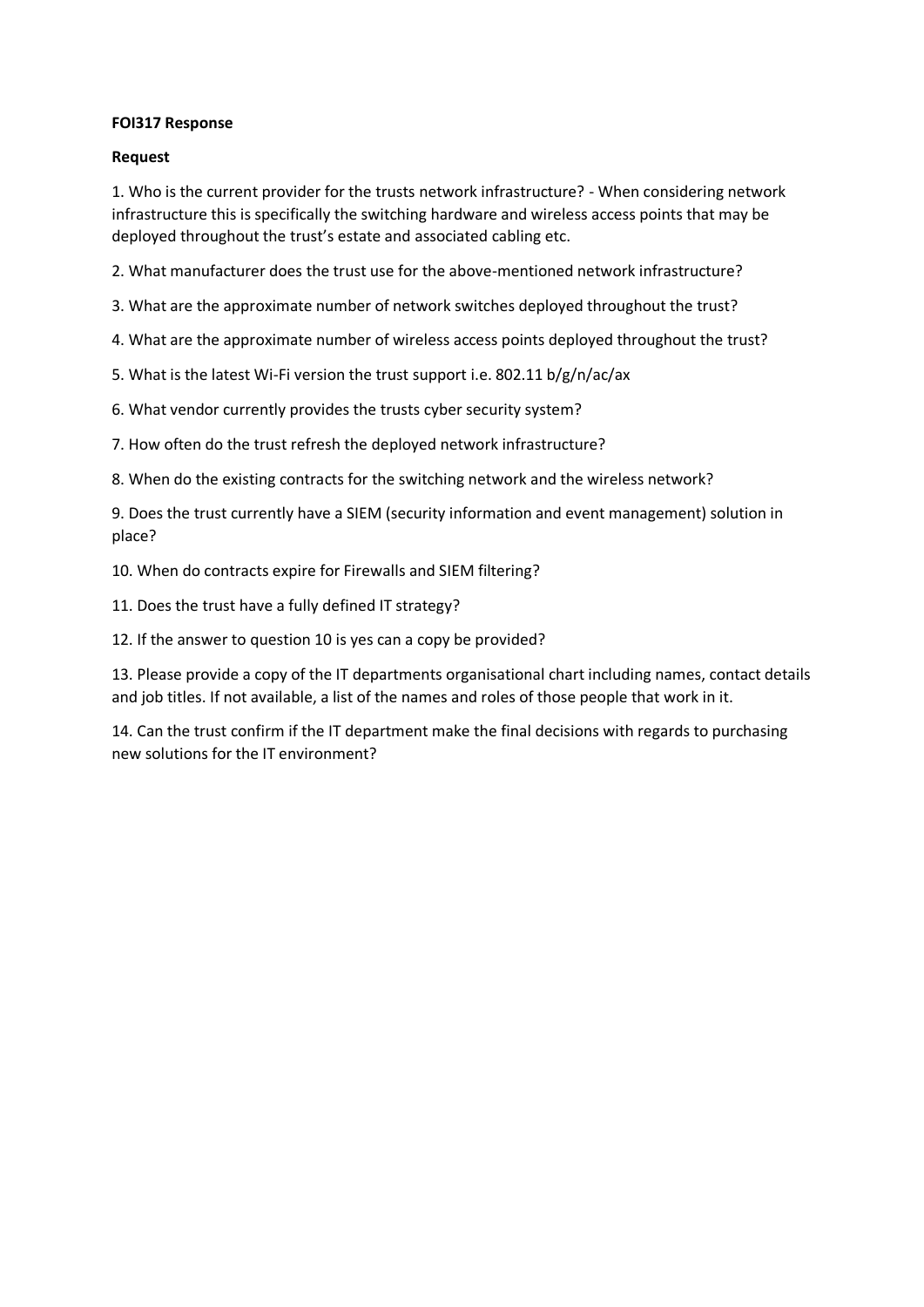# **Response**

**1. Who is the current provider for the trusts network infrastructure? - When considering network infrastructure this is specifically the switching hardware and wireless access points that may be deployed throughout the trust's estate and associated cabling etc.** 

The current provider for the Trust network infrastructure is:

- Dell
- Datrix

# **2. What manufacturer does the trust use for the above-mentioned network infrastructure?**

The Trust uses the following manufacturer.

- Dell
- **Extreme**

# **3. What are the approximate number of network switches deployed throughout the trust?**

There is currently 100 network switches.

# **4. What are the approximate number of wireless access points deployed throughout the trust?**

The approximate number of wireless access points is 1000.

# **5. What is the latest Wi-Fi version the trust support i.e. 802.11 b/g/n/ac/ax**

The latest Wi-Fi version is 802.11 ax.

#### **6. What vendor currently provides the trusts cyber security system?**

The Trust is unable to answer this quey, this is because disclosing the requested information would, or would be likely to compromise the Trust's ICT security and leave our systems vulnerable to cyberattacks. The Trust therefore rely on the exemption Section 24 of the Freedom of Information Act 2000 to refuse this part of your request.

#### **7. How often do the trust refresh the deployed network infrastructure?**

The Trust refreshes the deployed network infrastructure between 5 to 7 years.

#### **8. When do the existing contracts end for the switching network and the wireless network?**

Each switch comes with a 5 warranty and there is no contract.

Wi-Fi support comes to end in March 2023.

# **9. Does the trust currently have a SIEM (security information and event management) solution in place?**

The Trust is unable to answer this quey, this is because disclosing the requested information would, or would be likely to compromise the Trust's ICT security and leave our systems vulnerable to cyberattacks. The Trust therefore rely on the exemption Section 24 of the Freedom of Information Act 2000 to refuse this part of your request.